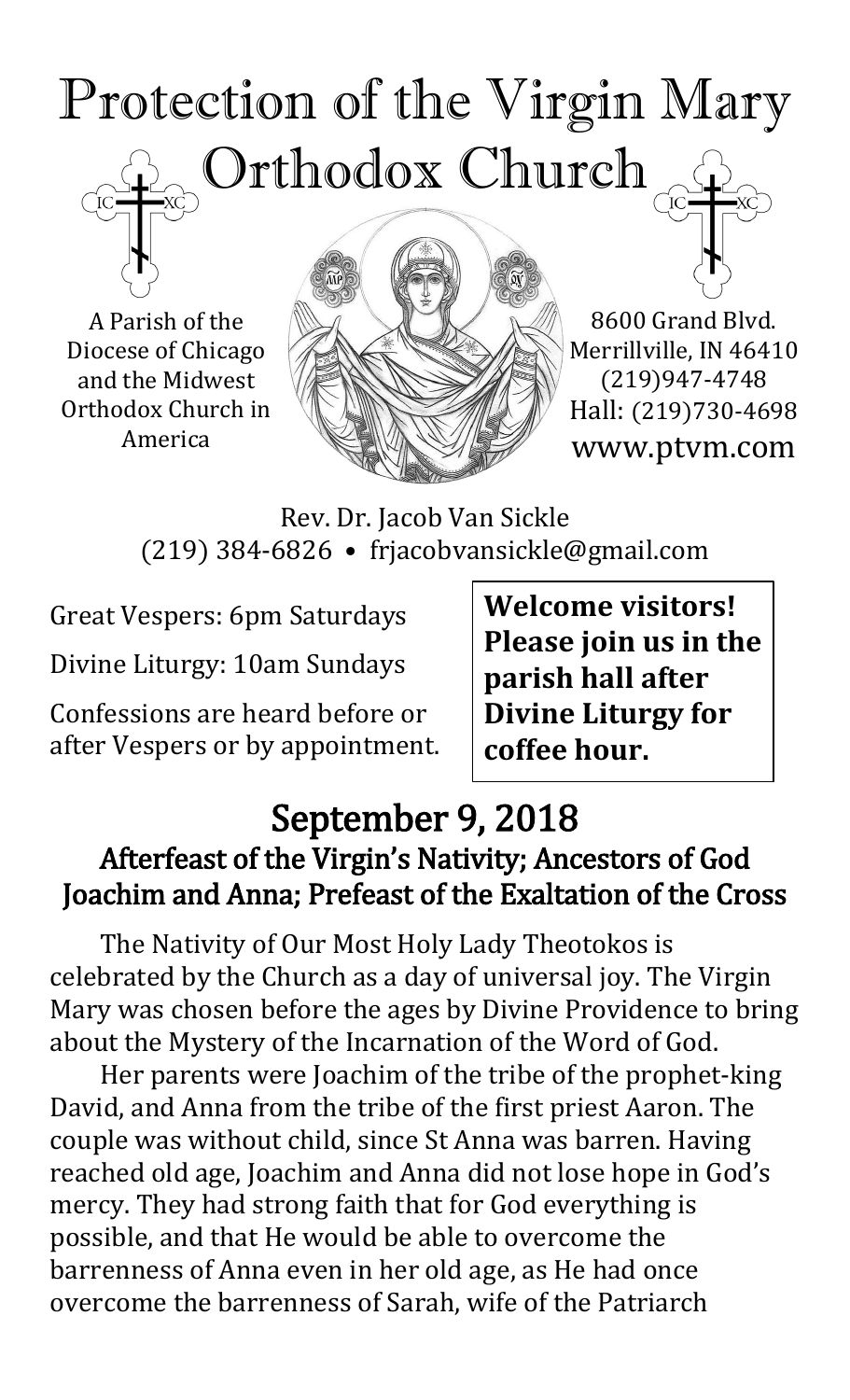Abraham. Sts Joachim and Anna vowed to dedicate the child which the Lord might give them to the service of God in the Temple.

Childlessness was considered among the Hebrew nation a divine punishment for sin, and so Joachim and Anna had to endure abuse from their own countrymen. On one of the feastdays at the Temple in Jerusalem the elderly Joachim brought his sacrifice to offer to God, but the High Priest would not accept it, considering him to be unworthy since he was childless.

St Joachim in deep grief went into the wilderness, and there he prayed with tears to the Lord for a child. St Anna wept bitterly when she learned what had happened at the Jerusalem Temple. Never once did she complain against the Lord, but rather she prayed to ask God's mercy on her family.

The Lord fulfilled her petitions when the pious couple had attained to extreme old age and prepared themselves by virtuous life for a sublime calling: to be the parents of the Most Holy Virgin Mary, the future Mother of the Lord Jesus Christ.

## HYMNS OF THE DAY

### Tone 6 – Resurrectional Troparion

The angelic powers were at Your tomb; the guards became as dead men. Mary stood by Your grave, seeking Your most pure body. You captured hell, not being tempted by it. You came to the Virgin, granting life.// O Lord, Who rose from the dead, glory to You.

### Tone 4 – Troparion for the Virgin's Nativity

Your nativity, O Virgin, has proclaimed joy to the whole universe! The Sun of righteousness, Christ our God, has shone from you, O Theotokos. By annulling the curse, He bestowed a blessing.// By destroying death, He has granted us eternal life.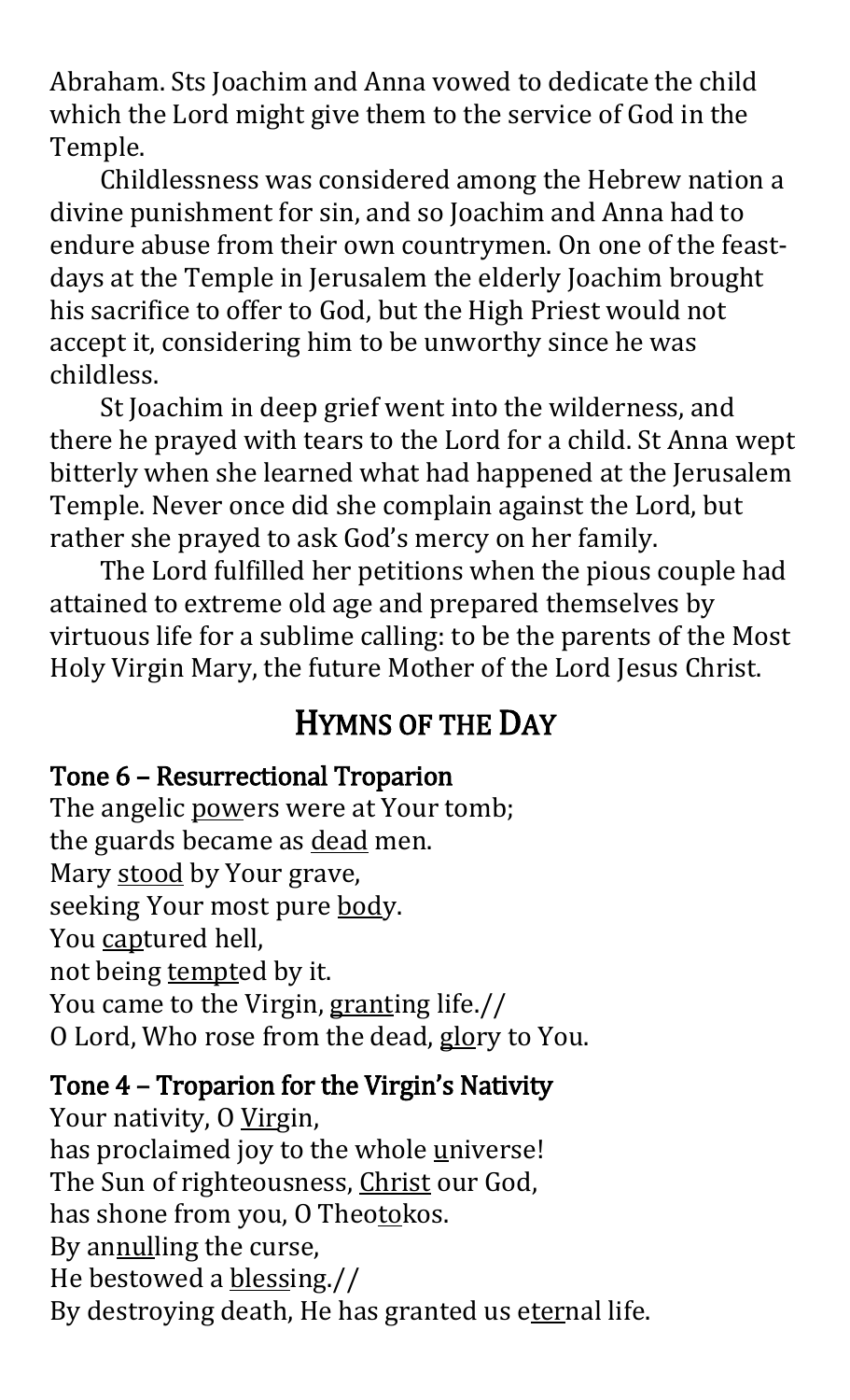### Tone 1 – Troparion for Sts. Joachim and Anna

- Since you were righteous under the law of grace, O Joachim and Anna,
- you gave birth to the God-given infant for our sake.
- Therefore, the divine Church radiantly keeps feast today,
- Joyfully celebrating your honorable memory and giving  $\triangle$ glory to God,//

Who has raised up a horn of salvation form the house of  $Dav$ id.

### Tone 6 – Resurrectional Kontakion

When Christ God the Giver of Life,

raised all of the dead from the valleys of misery with His mighty hand,

He bestowed resurrection on the human race.// He is the Savior of all, the Resurrection, the Life, and the God of all.

### Tone 2 – Kontakion for Sts. Joachim and Anna

Anna is now no longer barren

and nurses the All-Pure One.

She rejoices and calls us all to sing a hymn of praise to Christ,// Who from her womb gave mankind the only ever Virgin Mother.

### Tone 4 – Kontakion for the Virgin's Nativity

By your nativity, most pure Virgin,

Joachim and Anna are freed from barrenness,

Adam and Eve, from the corruption of death.

- And we, your people, freed from the guilt of sin, celebrate and sing to you://
- "The barren woman gives birth to the Theotokos, the nourisher of our Life."

# SCRIPTURE READINGS

### Epistle: Galatians 6:11-18

Brethren: See with what large letters I am writing to you with my own hand! It is those who desire to make a good showing in the flesh who would compel you to be circumcised, only that they may not suffer persecution for the cross of Christ. For not even those who are circumcised keep the law, but they desire to have you circumcised that they may boast in your flesh. But God forbid that I should boast except in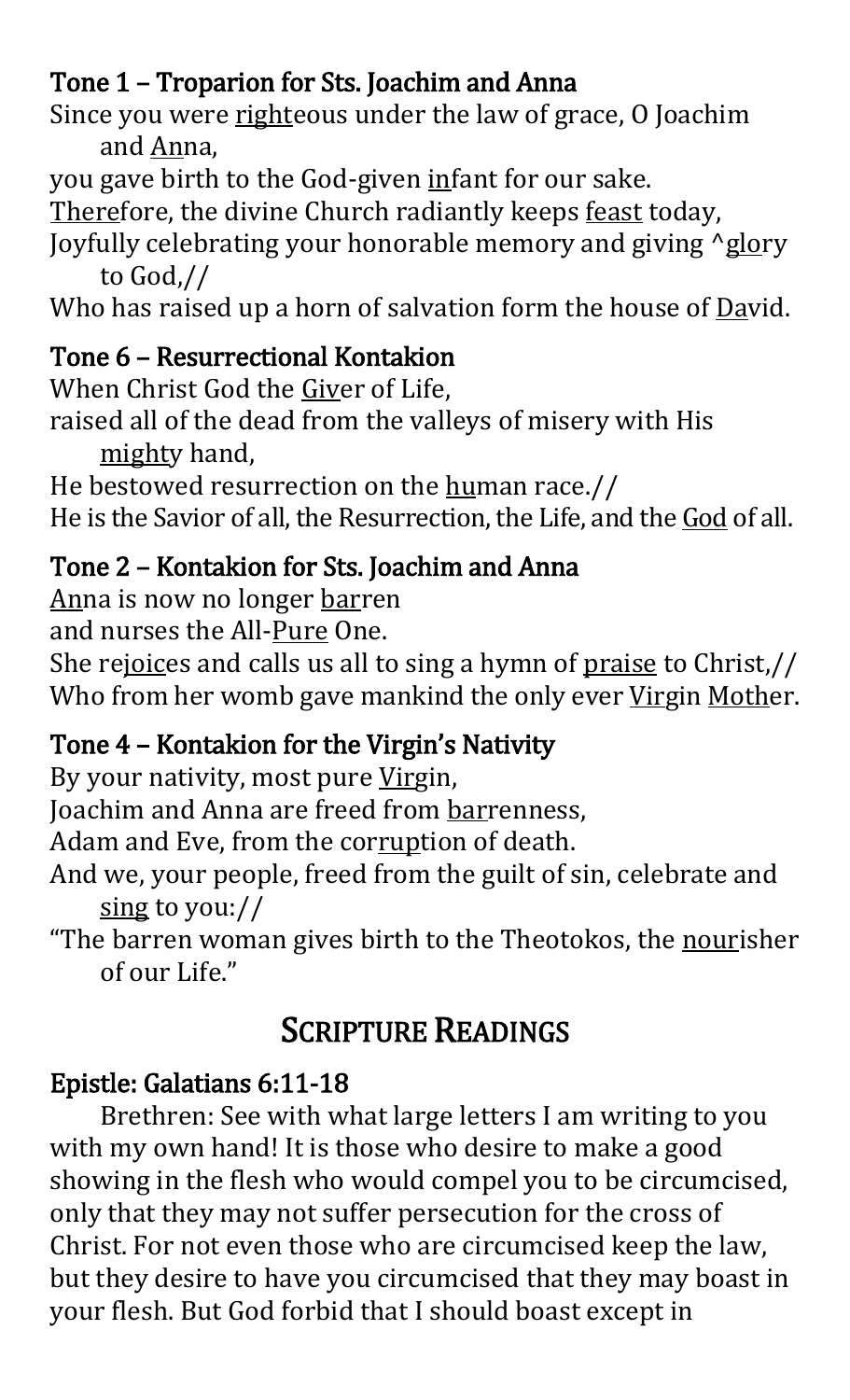the cross of our Lord Jesus Christ, by whom the world has been crucified to me, and I to the world. For in Christ Jesus neither circumcision nor uncircumcision avails anything, but a new creation. And as many as walk according to this rule, peace and mercy be upon them, and upon the Israel of God. From now on let no one trouble me, for I bear in my body the marks of the Lord Jesus. Brethren, the grace of our Lord Jesus Christ be with your spirit. Amen.

### 2 Corinthians 4:6-15

For it is the God who commanded light to shine out of darkness, who has shone in our hearts to give the light of the knowledge of the glory of God in the face of Jesus Christ. But we have this treasure in earthen vessels, that the excellence of the power may be of God and not of us. We are hard-pressed on every side, yet not crushed; we are perplexed, but not in despair; persecuted, but not forsaken; struck down, but not destroyed—always carrying about in the body the dying of the Lord Jesus, that the life of Jesus also may be manifested in our body. For we who live are always delivered to death for Jesus' sake, that the life of Jesus also may be manifested in our mortal flesh. So then death is working in us, but life in you. And since we have the same spirit of faith, according to what is written, "I believed and therefore I spoke," we also believe and therefore speak, knowing that He who raised up the Lord Jesus will also raise us up with Jesus, and will present us with you. For all things are for your sakes, that grace, having spread through the many, may cause thanksgiving to abound to the glory of God.

### Gospel: John 3:13-17

Jesus said to His disciples, "No one has ascended to heaven but He who came down from heaven, that is, the Son of Man who is in heaven. And as Moses lifted up the serpent in the wilderness, even so must the Son of Man be lifted up, that whoever believes in Him should not perish but have eternal life. For God so loved the world that He gave His only begotten Son, that whoever believes in Him should not perish but have everlasting life. For God did not send His Son into the world to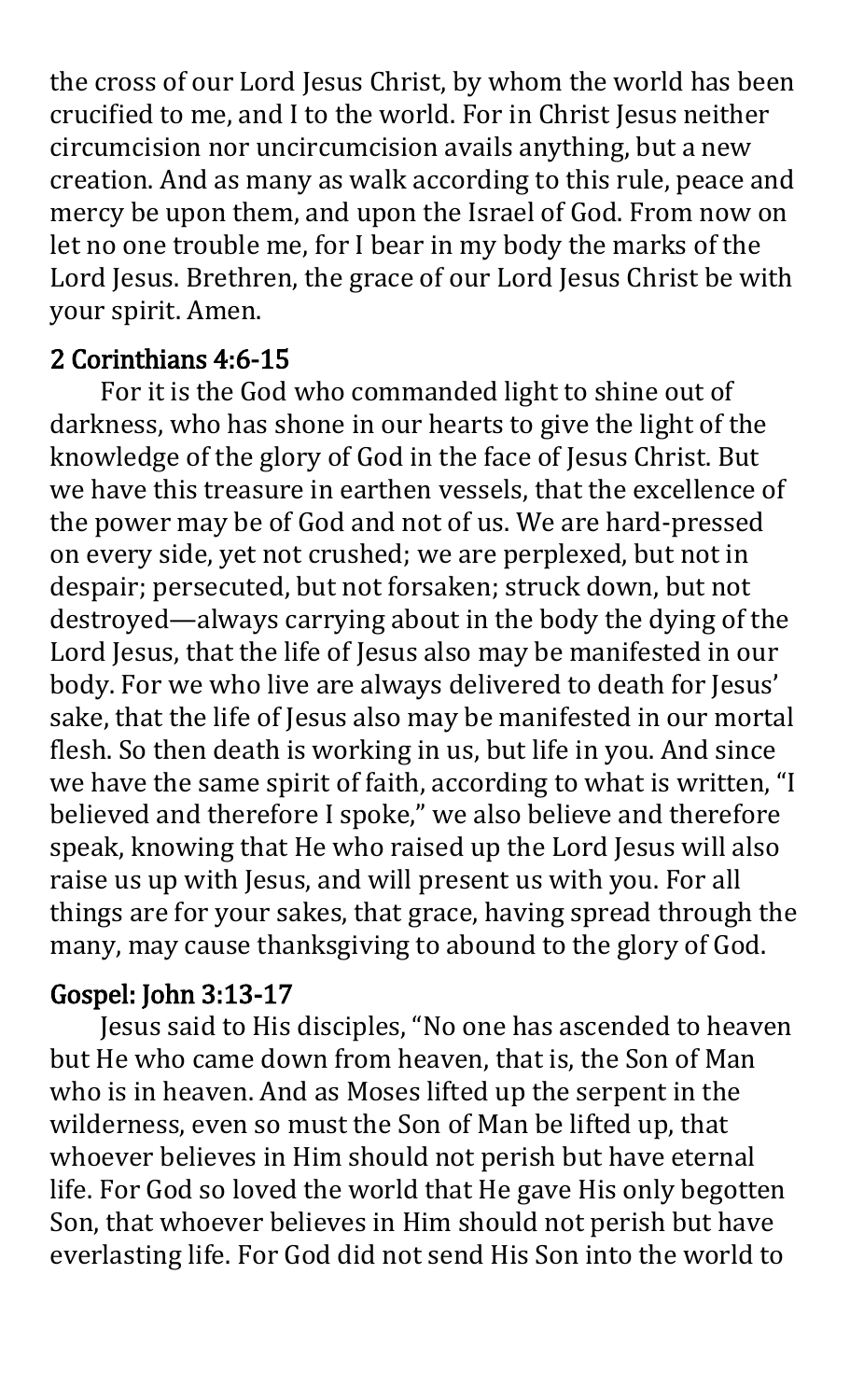condemn the world, but that the world through Him might be saved.

### Matthew 22.35-46

At that time, one of them, a lawyer, asked Him a question, testing Him, and saying, "Teacher, which is the great commandment in the law?"

Jesus said to him, "'You shall love the Lord your God with all your heart, with all your soul, and with all your mind.' This is the first and great commandment. And the second is like it: 'You shall love your neighbor as yourself.' On these two commandments hang all the Law and the Prophets."

 While the Pharisees were gathered together, Jesus asked them, saying, "What do you think about the Christ? Whose Son is He?"

They said to Him, "The Son of David."

 He said to them, "How then does David in the Spirit call Him 'Lord,' saying: 'The Lord said to my Lord, "Sit at My right hand, till I make Your enemies Your footstool"'? If David then calls Him 'Lord,' how is He his Son?"

 And no one was able to answer Him a word, nor from that day on did anyone dare question Him anymore.

### WE REMEMBER IN PRAYER

| Repose:               | <b>Health &amp; Salvation:</b> |
|-----------------------|--------------------------------|
| N.Dep. Infant Isaac   | Protopresbyter George          |
| Geraldine             | Matushka Anna                  |
| Marian Havrila        | <b>Archpriest Frederick</b>    |
| <b>Ev.Mem.</b> Kire   | Matushka Carol                 |
| Michael               | <b>Archpriest William</b>      |
| Tasia                 | Matushka Jean                  |
| Pearl Danko           | Kevin                          |
| John Czapko           | Jon                            |
| Elzie Bertrand        | Tanya                          |
| Nicholas Posvenchuk   | Kimberly                       |
| Prokopi Zadinets      | Gail                           |
| <b>Stephan Yonoff</b> | Gerald                         |
| Julia Matriashevich   | William                        |
|                       | Jovan                          |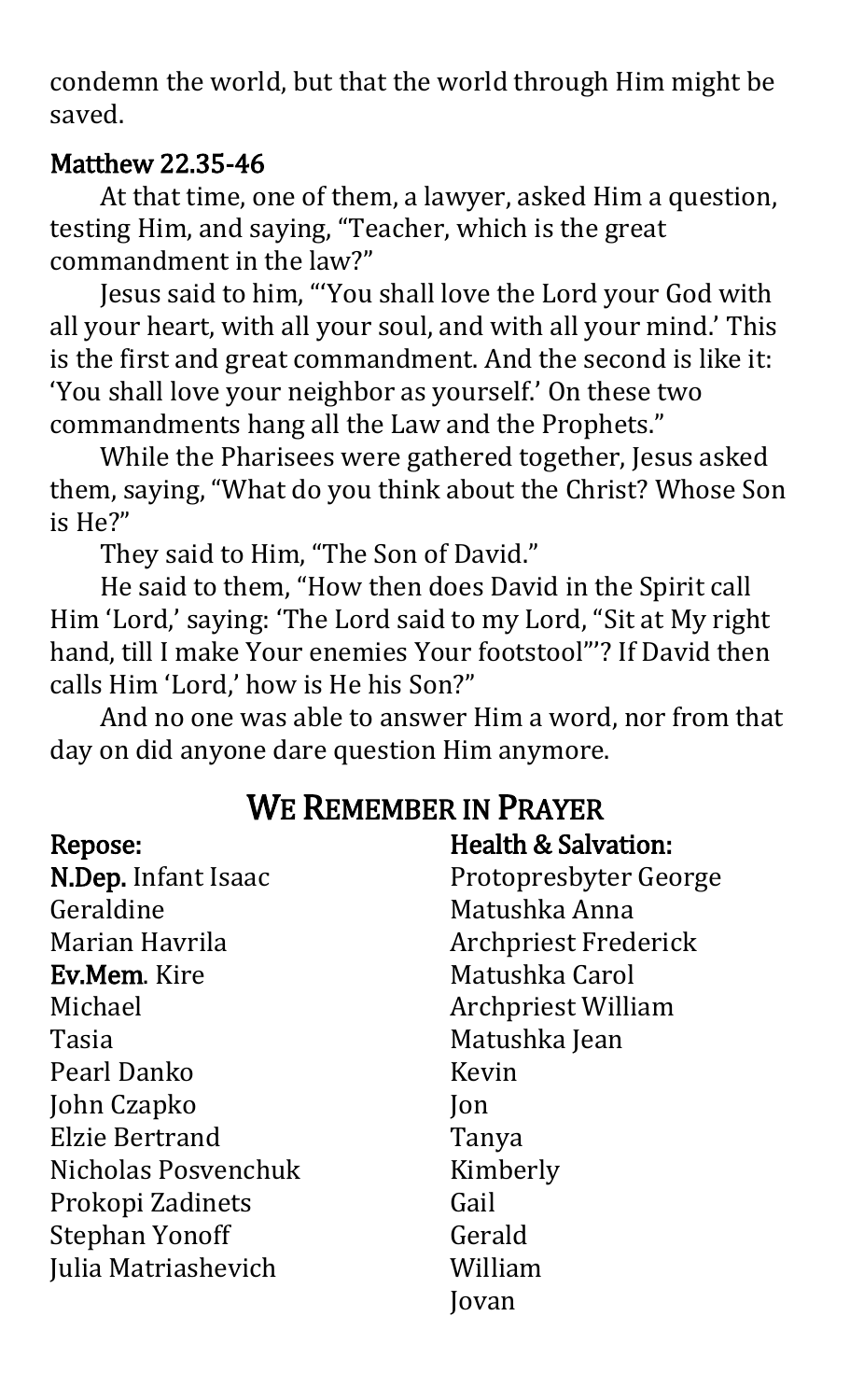| Charles<br><b>Barbara</b><br>Theodore<br>Olive<br>Michael<br>Julia<br>Warren<br>Mary<br>Loretta<br>Willy<br>Gilbert | Sean<br>Myah<br>Margaret<br>Diane<br>Madelin<br>Villian<br>Infant Benjamin<br>Infant Juliana<br>Infant Lennox<br><b>Blessings for:</b><br>Jakob Delich<br>Bogoye Mizimakoski<br>John Lukas<br><b>Ryden Bork</b><br><b>Carol Kane</b><br>Branka Julovich<br>Alex & Melissa Sarafin<br>Anthony & Olga Frangella |
|---------------------------------------------------------------------------------------------------------------------|---------------------------------------------------------------------------------------------------------------------------------------------------------------------------------------------------------------------------------------------------------------------------------------------------------------|
| Carol<br>Peter                                                                                                      |                                                                                                                                                                                                                                                                                                               |
| Janie<br>Diane<br>Tom<br>Elizabeth<br>Adam                                                                          |                                                                                                                                                                                                                                                                                                               |

\*If you know someone who needs prayer, please give their name to Fr Jacob

## ANNOUNCEMENTS

The women's book group begins tomorrow. Books are in. Make sure you pick yours up from the bookstore before you leave.

Women's Sodality meets this Tuesday @ 10am.

This Friday the Church celebrates the Exaltation of the Cross. We will have Vespers here on Thursday @ 6pm. Divine Liturgy will be celebrated at Descent of the Holy Ghost @ 10am.

This Saturday is our Fall Church Clean-up. Please come and help us beautify the Church grounds starting @ 9am.

Next Sunday before the start of Liturgy we will say prayers over Robert and Tina Blake to enroll them as catechumens.

We will celebrate PTVM's 107<sup>th</sup> Anniversary on September 30 after Liturgy with a dinner in leu of coffee hour. There will be no charge for the dinner, but donations will be accepted to help cover the expense.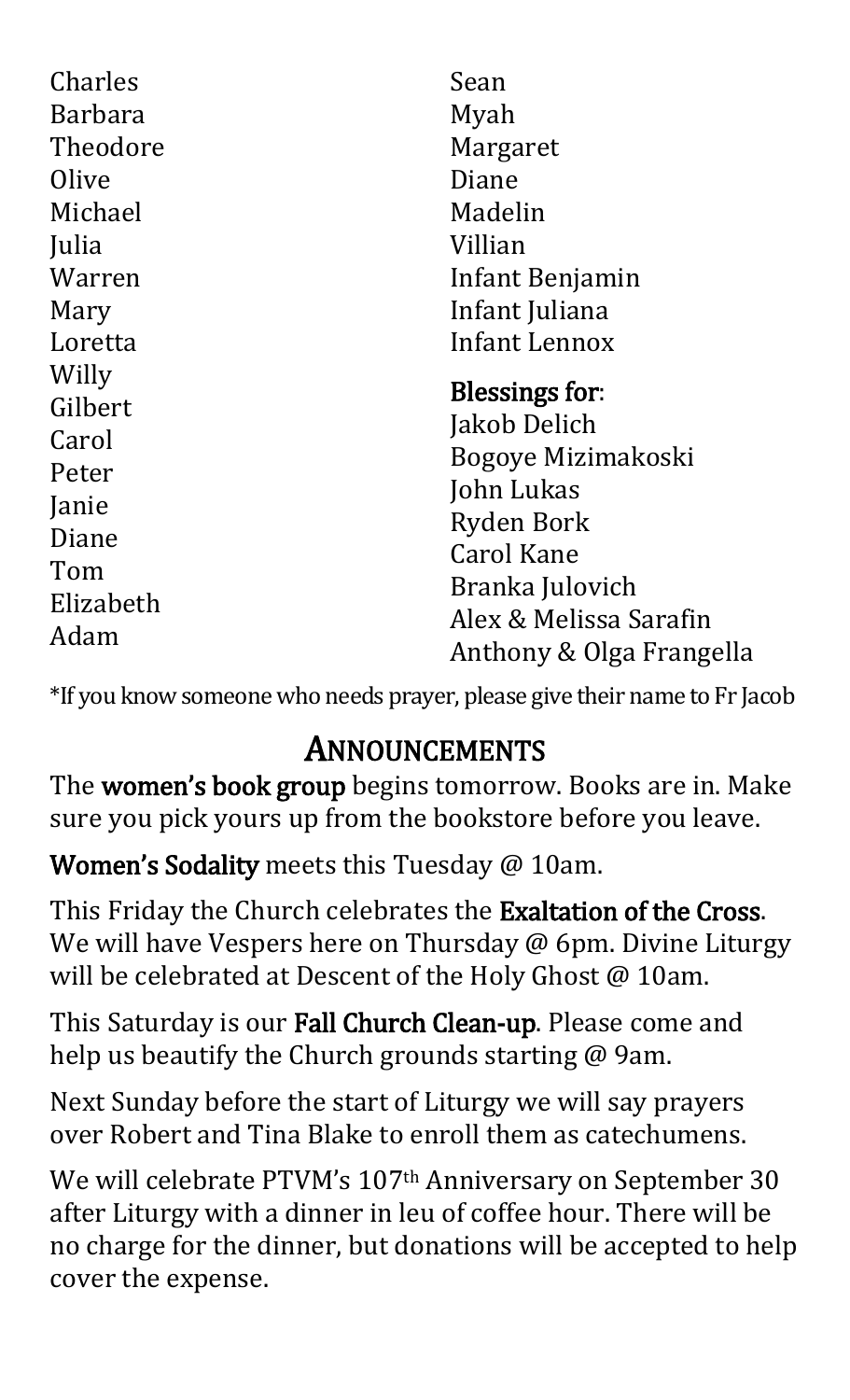Beginning in October we will have Fellowship Night at the Church on the 2nd and 4th Wednesday of every month. We will share a meal and grow in our faith together.

### Mark your calendars:

- Sept 14: Divine Liturgy for Exaltation of the Cross @ Descent of the Holy Ghost, 10am.
- Sept 15: Fall clean-up @ Church, 9am start
- Sept 30: Parish Feast-Day celebration (moved from Oct 1)
- Oct 1: Divine Liturgy @ 10am for the Protection of the Virgin Mary
- Oct 10: Our first Fellowship Night Potluck @ 6pm followed by teaching and Small Compline @ 7:30pm
- Oct 14: Fall Fashion Show at Avalon Banquet Hall after Liturgy
- Oct 24: Fellowship Night Potluck @ 6pm followed by teaching and Small Compline @ 7:30pm

Last Week's Offerings to the Lord:

General Fund: \$2,080 Mortgage: \$593

Today's prosphora bread was offered by Ivanka Tanaskoski.

# How Do We Start Fasting?

A reflection by his Grace, our bishop Paul

I have told this story many times, so forgive me as I repeat it. A number of years ago, I served as the priest of a parish of new converts who were not accustomed to fasting. Even the idea of fasting before receiving Communion on Sunday was new to them. A father relayed to me that his son, who would have been about eight or nine years old at the time, complained about fasting on Sunday morning. He said, "Dad, if I don't eat, I'm gonna die!" Well, he didn't die, and things worked out.

This implies to me that it takes time for people to adjust to the habit of fasting as a regular ongoing rule. I liken learning how to fast to adopting an exercise routine when one is trying to lose weight. If someone is 60 to 80 pounds overweight, they